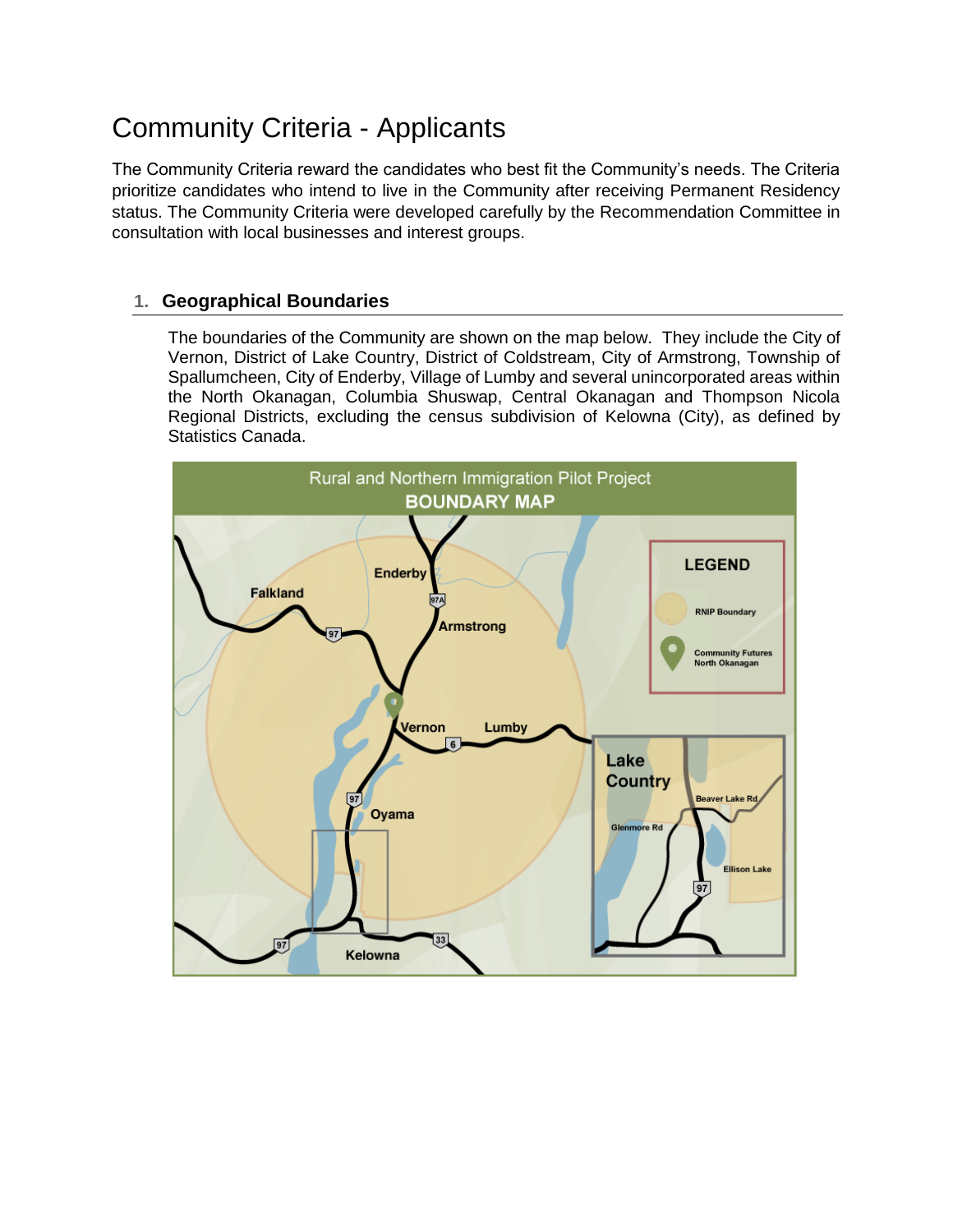# **2. Applicants residing out of the community**

## **Wage Requirements:**

If you are applying for a job in our community from abroad or you live beyond the boundaries of our community described in item 1, the wage offered must meet or exceed 23 dollars an hour. The wage must also be above or within the range of wages for that particular occupation, as defined in the Federal [Job Bank,](https://www.jobbank.gc.ca/trend-analysis/search-wages) and for similar jobs in the region as per the [Ministerial](http://canadagazette.gc.ca/rp-pr/p1/2019/2019-08-17/html/notice-avis-eng.html#nL1)  [Instructions.](http://canadagazette.gc.ca/rp-pr/p1/2019/2019-08-17/html/notice-avis-eng.html#nL1)

## **Points Requirements:**

There is no minimal community criteria points requirement.

# **3. Applicants living in the community (minimum of 6 month)**

## **Wage Requirements:**

Applicants who are currently, and have been working, studying, and/or living for at least the last 6 months in the Community, will be exempt from the Community specific wage criteria of 23 dollars an hour if their offered wage is between 18 to 22.99 dollars and they get at least 30 points under the Community's Comprehensive Ranking System.

Note that only up to 75 per cent (%) of annual recommendations will be available for this exemption.

#### **Points Requirements:**

Minimum of 30 points from our Comprehension Ranking System is needed to become eligible to apply with the wage exception.

*\*\*\* add comprehensive ranking system table*

# **4. What makes employer eligible to provide a job offer under RNIP program?**

The following are the criteria for businesses to become eligible to hire a foreign worker through RNIP program

#### **The employer:**

- **a. must be based in the Community and the employee must do most of their duties within the Community as described in Definitions below.**
- **b. must not receive any form of payment in exchange for a job offer.**
- c. the job posting must meet the federal eligibility criteria as described in the [Ministerial](http://canadagazette.gc.ca/rp-pr/p1/2019/2019-08-17/html/notice-avis-eng.html#nL1)  [Instructions.](http://canadagazette.gc.ca/rp-pr/p1/2019/2019-08-17/html/notice-avis-eng.html#nL1)
- d. must prove their efforts to hire a Canadian citizen or a permanent resident before hiring a foreign worker.
- e. Employers must go through a required training session about settlement, eligibility, and program integrity before posting a job through RNIP.